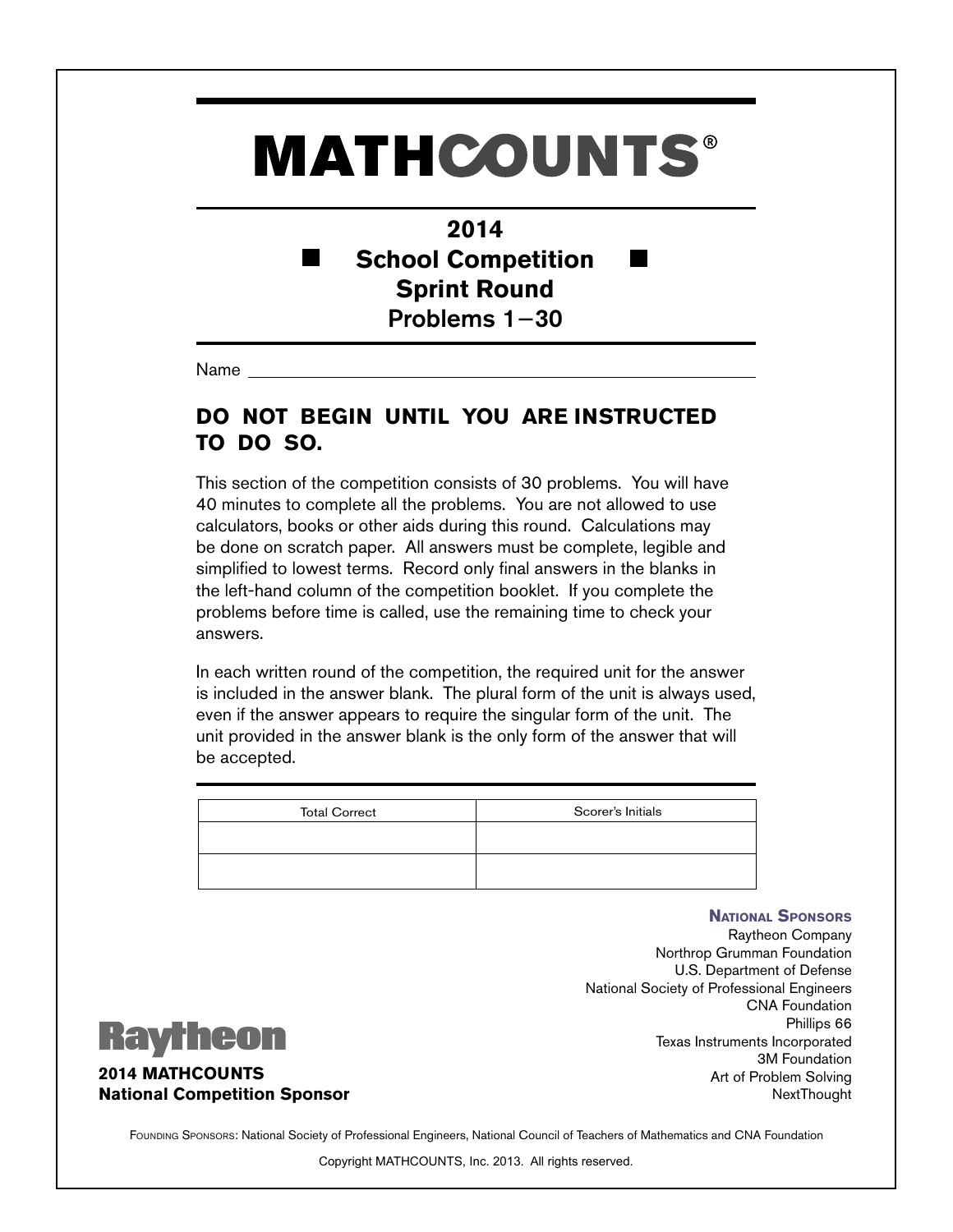|    | candy bars             | At a candy store Alexis purchased 3 candy bars for \$1.50. At this<br><b>RANT</b><br>rate, how many whole candy bars can she buy with \$8.75?         |
|----|------------------------|-------------------------------------------------------------------------------------------------------------------------------------------------------|
| 2. |                        | If $x \boxtimes y = (x + y)^2$ for positive integers x and y, then $4 \boxtimes 5 = (4 + 5)^2 = 9^2 = 81$ .<br>What is the value of $2 \boxtimes 3$ ? |
| 3. | $\mathsf{P}\mathbf{F}$ | Consider the weather data for 10 days shown in the table below. John                                                                                  |

Consider the weather data for 10 days shown in the table below. John identified the mode of the daily high temperature and the mode of the daily low temperature, in degrees Fahrenheit, based on this data. What is the mean of those two numbers?

|      | Mon.    | Tues. | Wed. | Thurs. | Fri.             | Sat. | Sun. | Mon. | Tues. | Wed.      |
|------|---------|-------|------|--------|------------------|------|------|------|-------|-----------|
| High | 70<br>∠ | 74    | 70   | 69     | $7^{\circ}$<br>- | 74   | 78   | 70   | 70    |           |
| Low  | 01      | 58    | 60   | 58     | 03               | 58   | 63   | 58   | 60    | ٢q<br>ر ر |

4. \_\_\_\_\_\_\_\_\_\_\_\_\_ Karina wrote the addition problem shown here on the board. However, one digit is incorrect. When written correctly, the number containing the incorrect digit is what four-digit integer? 2 6 3 5

Point A is a vertex of a regular hexagon. When all possible diagonals from point A are drawn in this hexagon, how many triangles are formed?

1 862 4 5 3 7

+

 $6.$ 

5. \_\_\_\_\_\_\_\_\_\_\_\_\_ triangles

A

The function  $y = 3x + 6$  is graphed on a coordinate plane. The *y*-coordinate of a point on the line is 27. What is the *x*-coordinate of that point?

Copyright MATHCOUNTS, Inc. 2013. All rights reserved. 2014 School Sprint Round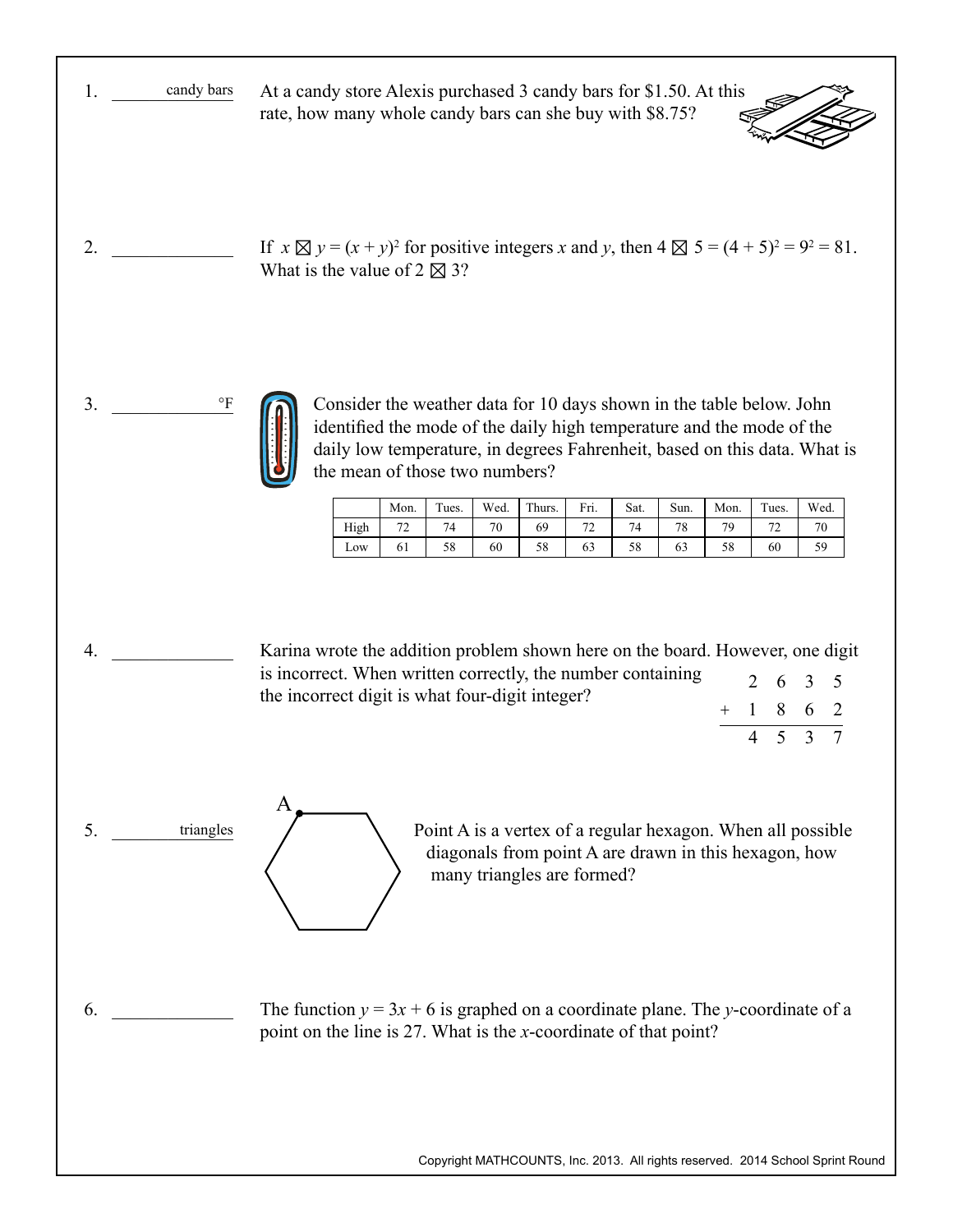| yards<br>7.                  | Two men stand back-to-back and walk in opposite directions for 40 yards each.<br>Each of them then turns left and walks another 30 yards each. In yards, how far<br>are the two men from one another?                                                                              |                                                                                                                                                                                                                                                          |
|------------------------------|------------------------------------------------------------------------------------------------------------------------------------------------------------------------------------------------------------------------------------------------------------------------------------|----------------------------------------------------------------------------------------------------------------------------------------------------------------------------------------------------------------------------------------------------------|
| 8.                           | Jacinta rolled a standard six-sided die<br>repeatedly until she got every number from<br>1 to 6. She stopped rolling the die when she'd gotten<br>each number at least once. The line plot shows how<br>many times each number occurred. What number<br>occurred on her last roll? | Number of Times 1 through 6 Rolled<br>X<br>$\mathbf X$<br>X<br>X<br>X<br>X<br>X<br>$\mathbf X$<br>X<br>$\mathbf X$<br>$\mathbf X$<br>$\mathbf X$<br>$\mathbf X$<br>X<br>X<br>X<br>$\mathbf X$<br>X<br>X<br>X<br>$\overline{2}$<br>3<br>5<br>$\mathbf{1}$ |
| 9.<br>pounds                 | If 1 bag of seed covers exactly 90 square meters, and each square meter<br>produces 60 pounds of oats, how many pounds of oats will be produced if<br>3 bags are planted?                                                                                                          |                                                                                                                                                                                                                                                          |
| 10.                          | What is the sum of the two integers between which $\overline{\phantom{a}}$                                                                                                                                                                                                         | $\frac{1}{2}$ lies?                                                                                                                                                                                                                                      |
| 11. <u>_______</u> fractions | How many common fractions strictly between 0 and 1 have a denominator of at<br>most 6 when written in lowest terms?                                                                                                                                                                |                                                                                                                                                                                                                                                          |
| 12.                          | What is the sum of the exponents when $\frac{(x^4y^2)(x^3y)^3}{(x^3y^2)^2(x^2y)}$ is written in simplest form with all exponents non-negative?                                                                                                                                     |                                                                                                                                                                                                                                                          |
|                              | Copyright MATHCOUNTS, Inc. 2013. All rights reserved. 2014 School Sprint Round                                                                                                                                                                                                     |                                                                                                                                                                                                                                                          |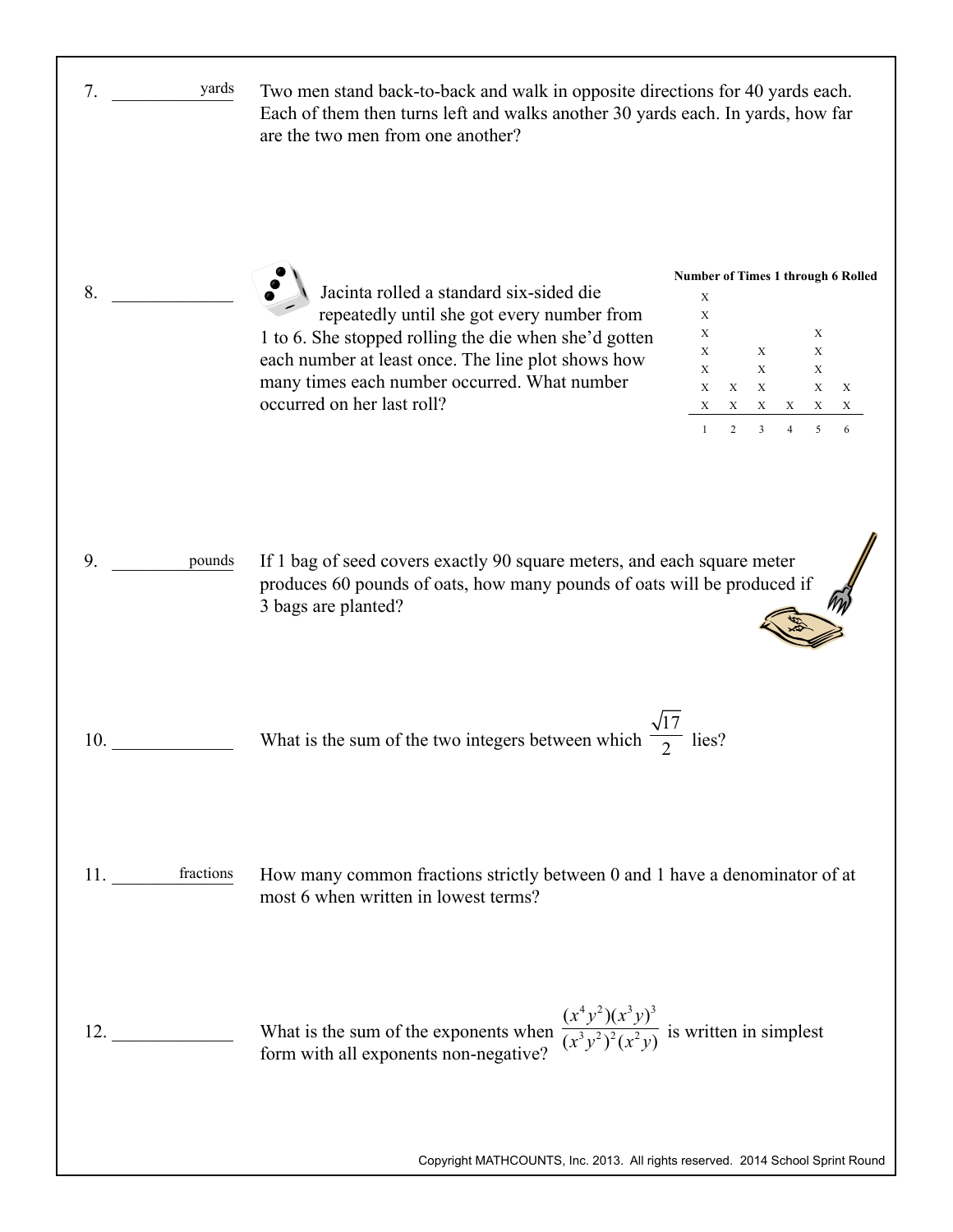| 13.            | What is the absolute difference between the additive inverse and multiplicative<br>inverse of $\frac{2}{3}$ ? Express your answer as a common fraction.                                                                                                                                                                                                                        |
|----------------|--------------------------------------------------------------------------------------------------------------------------------------------------------------------------------------------------------------------------------------------------------------------------------------------------------------------------------------------------------------------------------|
|                | Three integers greater than 190 but less than 200 have a sum of 577. What is the<br>average of the three numbers? Express your answer as a mixed number.                                                                                                                                                                                                                       |
| 15.            | A jar is filled with red, orange and yellow jelly beans. The probability of<br>randomly selecting a red jelly bean from this jar is 0.2, and the probability<br>of randomly selecting an orange jelly bean from this jar is 0.5. What is the<br>probability of randomly selecting a yellow jelly bean from this jar? Express your<br>answer as a decimal to the nearest tenth. |
| 16. $\sqrt{s}$ | One Saturday, Sam and Joe worked together to mow yards. Sam started at<br>8:00 a.m. and Joe started at 11:00 a.m. When they finished at 4:00 p.m., they had<br>earned a total of \$156. They want to share the money they earned fairly based<br>on the number of hours worked. How much should Joe receive?                                                                   |
| $17. ($ , $)$  | At what point do the lines $y = 2x - 5$ and $y = -\frac{1}{2}x + 5$ intersect? Express your<br>answer as an ordered pair.                                                                                                                                                                                                                                                      |
| 18.            | The positive integer $n$ is 100 less than one perfect square and 28 less than<br>another perfect square. If $n < 50$ , what is the value of n?                                                                                                                                                                                                                                 |
|                | Copyright MATHCOUNTS, Inc. 2013. All rights reserved. 2014 School Sprint Round                                                                                                                                                                                                                                                                                                 |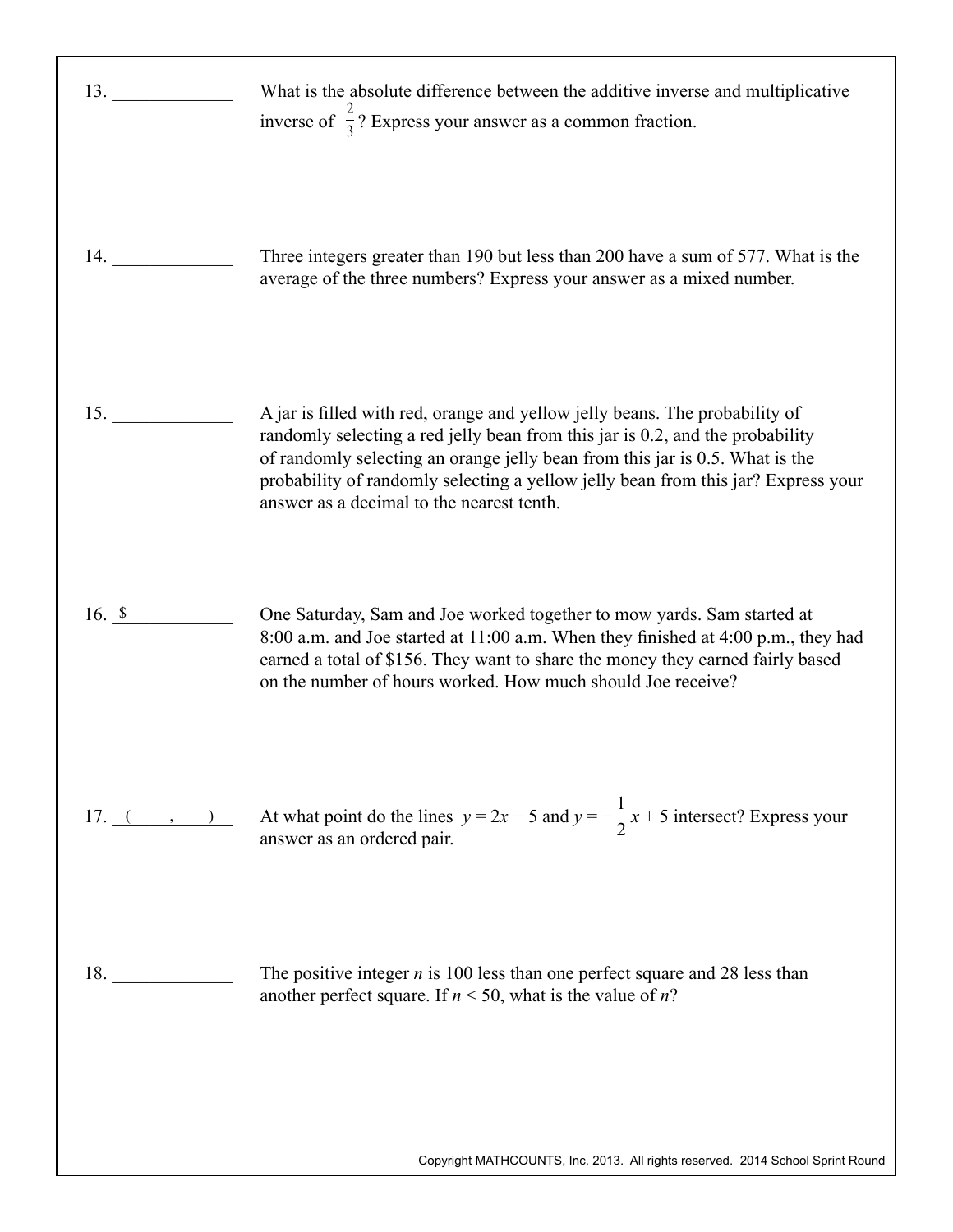| 19.          | In one middle school, 300 students play sports and 200 students are on the<br>Honor Roll. If 120 of the students on the Honor Roll also play sports, what is<br>the probability that a randomly chosen student who plays a sport is also on the<br>Honor Roll? Express your answer as a common fraction. |
|--------------|----------------------------------------------------------------------------------------------------------------------------------------------------------------------------------------------------------------------------------------------------------------------------------------------------------|
| 20.<br>dimes | Tailynn has 12 common US coins that add to $83¢$ . She has exactly five coins of<br>one type. How many dimes does she have?                                                                                                                                                                              |
| drops<br>21. | A veterinary assistant needs to prepare a mixture of a vitamin solution<br>for parakeets. The ratio is 1 drop of vitamin oil to 25 drops of<br>water. If the assistant needs to prepare 260 drops of the combined<br>solution, how many drops of the vitamin oil will she need?                          |
| 22.<br>ways  | How many ways can the integers 1 through 6 be arranged in the 2-by-3 grid<br>shown such that each row and each column have their numbers in increasing<br>order?                                                                                                                                         |
| 23.<br>games | A baseball team has won 15 games and lost 9. If these 24 games<br>represent $\frac{1}{6}$ of the games played during the entire season, how<br>many more games must the team win in order to win $\frac{3}{4}$ of their<br>games for the season?                                                         |
| 24.          | An arithmetic progression is formed by five distinct prime numbers. What is the<br>least possible sum of those five numbers?<br>Copyright MATHCOUNTS, Inc. 2013. All rights reserved. 2014 School Sprint Round                                                                                           |